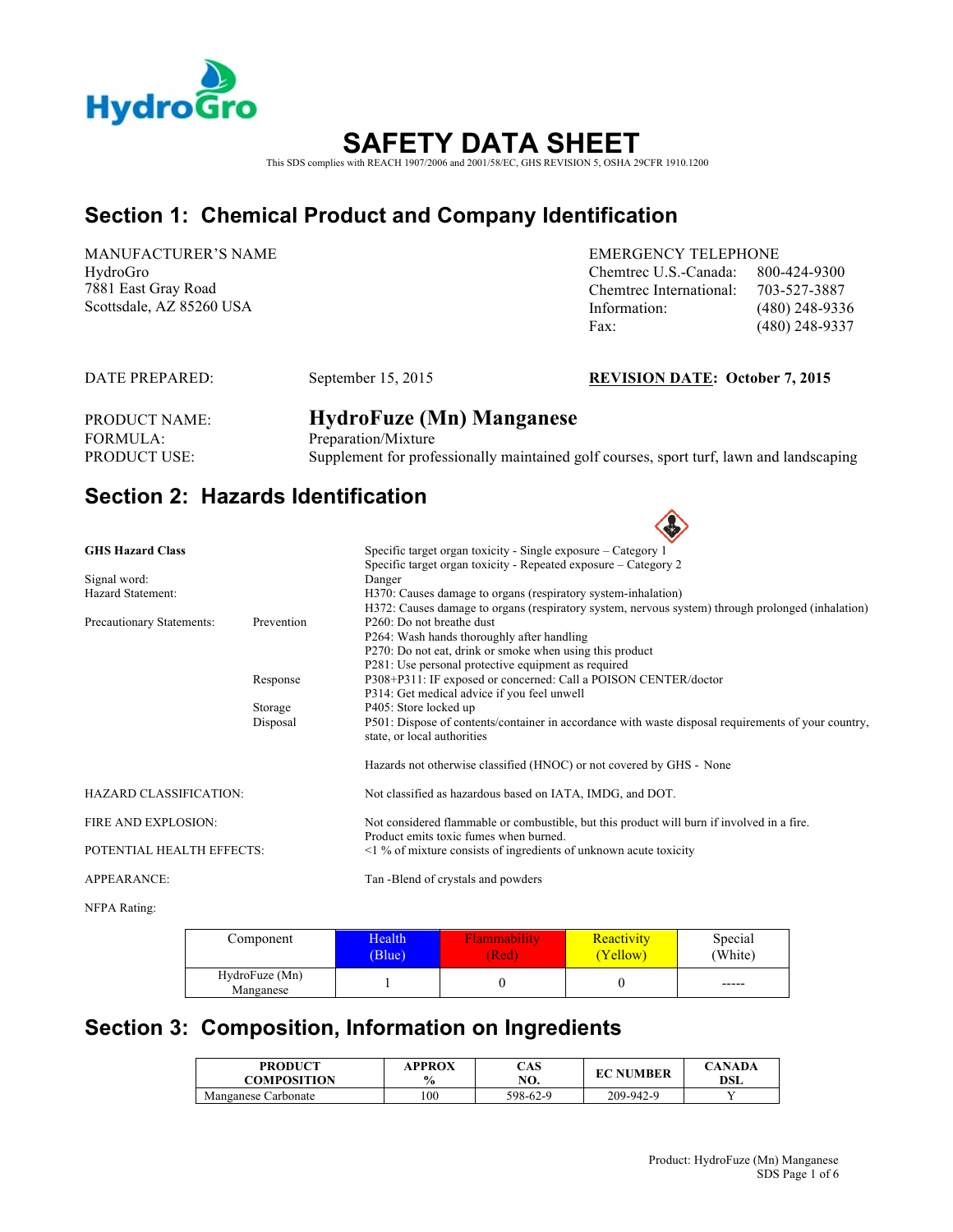

Some items on this SDS may be designated as trade secrets (TS). Bonafide requests for disclosure of trade secret information to medical personnel must be made in accordance with the provisions contained in 29 CFR 1910.1200 I 1-13.

# **Section 4: First Aid Measures**

#### **Description of First Aid Measures**

| Inhalation   | Remove to fresh air. If not breathing, provide CPR (cardio pulmonary           |  |
|--------------|--------------------------------------------------------------------------------|--|
|              | resuscitation). Get immediate medical attention.                               |  |
| Skin Contact | Wash skin with plenty of soap and water for at least 15 minutes. Remove        |  |
|              | contaminated clothing. Not expected to require first aid measures.             |  |
| Eye Contact  | Flush eyes with plenty of water for at least 15 minutes. Get immediate medical |  |
|              | attention if irritation develops or persists.                                  |  |
| Ingestion    | Do NOT induce vomiting. Never give anything to an unconscious person. Get      |  |
|              | immediate medical attention.                                                   |  |

#### **Most important symptoms and effects, both acute and delayed**

| Symptoms/Injuries after Inhalation   | May causes respiratory tract irritation. Acute poisoning can occur from excessive<br>inhalation.                                                |
|--------------------------------------|-------------------------------------------------------------------------------------------------------------------------------------------------|
| Symptoms/Injuries after Skin Contact | May causes skin irritation. Symptoms may include redness, drying, defatting, and<br>cracking of the skin.                                       |
| Symptoms/Injuries after Eye Contact  | May causes eye irritation. Symptoms may include discomfort or pain, excess<br>blinking and tear production, with possible redness and swelling. |
| Symptoms/Injuries after Ingestion    | May be harmful if swallowed. Effects may include sluggishness, sleepiness, and<br>weakness in the legs.                                         |

#### **Indication of any immediate medical attention and special treatment needed**

Symptoms may not appear immediately. In case of accident or if you feel unwell, seek medical advice immediately.

# **Section 5: Fire-fighting Measures**

**Special hazards arising from the substance or mixture** None

**Further information** None

**Suitable extinguishing media ISC** 1989 **Use foam, dry chemical, carbon dioxide, or any media suitable to Use foam, dry chemical, carbon dioxide, or any media suitable to** extinguish the surrounding fire **Protective actions fire-fighters** Wear standard protective equipment and self contained breathing apparatus for firefighting if necessary.

# **Section 6: Accidental Release Measures**

**Personal precautions, protective equipment, and emergency procedures** Wear proper personal protective equipment. Avoid breathing dust.

#### **Environmental precautions**

Prevent further spillage if safe to do so. Prevent spills or contaminated rinse water from entering sewers or watercourses.

#### **Methods and materials for containment and cleaning up**

In case of small spills, use appropriate tools to put the spilled material in a plastic container. Dispose of according to the requirements of your country, state, or local authorities.

In case of large spills, use a shovel to put the material into a plastic container. Dispose of according to the requirements of your country, state, or local authorities.

**Reference to other Sections** For personal protection reference section 8. For disposal reference section 13.

# **Section 7: Handling and Storage**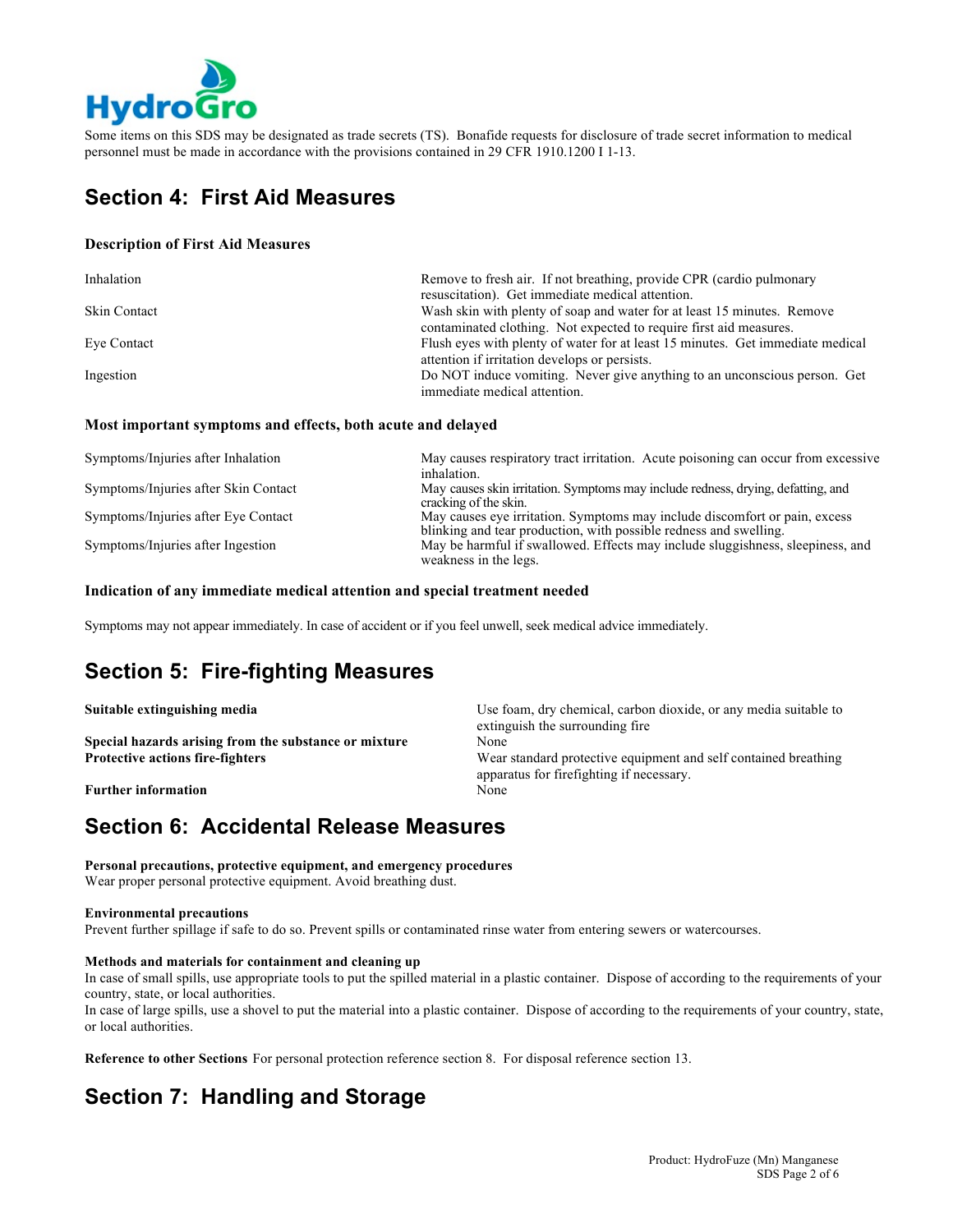

#### **Precautions for safe handling**

Use only with adequate ventilation. Do not inhale dust. Keep out of reach of children. Wear proper protective equipment when handling this material. Avoid contact with skin, eyes, or clothing. Wash hands and face after handling this material. A plastic container should be used for disposal. For precautions see section 2.

#### **Conditions for safe storage, including any incompatibilities**

Store upright in a cool, dry place.

Keep container closed when not in use.

Do not store with acids and strong oxidizers.

Utilize chemical segregation.

Follow all applicable local regulations for handling and storage.

#### **Specific uses**

This product is intended to be used as a supplement for professionally maintained golf courses, sport turf, landscaping and specialty crops.

### **Section 8: Exposure Controls/Personal Protection**

#### **Control Parameters**

| <b>PRODUCT</b>                            | <b>ACGIH</b>               | OSHA               | NIOSH |
|-------------------------------------------|----------------------------|--------------------|-------|
| <b>COMPOSITION</b>                        | TLV                        | PEL                | REL   |
| Manganese Carbonate (All<br>Mn compounds) | $\rm{J}$ mg/m <sup>3</sup> | $5 \text{ mg/m}^3$ | $-$   |

NIOSH-- No Occupational exposure values

#### **Exposure controls**

| <b>VENTILATION:</b>            | Always provide good general, mechanical room ventilation where this<br>chemical/material is used. |
|--------------------------------|---------------------------------------------------------------------------------------------------|
| SPECIAL VENTILATION CONTROLS:  | None                                                                                              |
| <b>RESPIRATORY PROTECTION:</b> | Follow the OSHA respirator regulations found in 29 CFR 1910.134 or the CEN                        |
|                                | European Standards (EU). Use a NIOSH/MSHA or European Standard (EN)                               |
|                                | approved respirator if exposure limits are exceeded or if irritation or other                     |
|                                | symptoms are experienced.                                                                         |
| <b>PROTECTIVE GLOVES:</b>      | Neoprene, butyl, or nitrile rubber gloves are recommended.                                        |
| <b>EYE PROTECTION:</b>         | Recommend eye protection using safety glasses or goggles.                                         |
| <b>SKIN PROTECTION:</b>        | Suitable protective clothing to prevent skin contact                                              |
| <b>WORK/HYGIENE PRACTICES:</b> | Avoid breathing dust. Avoid contact with eyes. Wash hands after handling.                         |
| <b>OTHER EQUIPMENT:</b>        | Make safety shower, evewash stations, and hand washing equipment available in                     |
|                                | the work area.                                                                                    |

### **Section 9: Physical and Chemical Properties**

|                                              | <b>PRODUCT CRITERIA</b>             |
|----------------------------------------------|-------------------------------------|
| APPEARANCE - COLOR:                          | Blend of crystals and powders – Tan |
| PHYSICAL STATE:                              | Powder                              |
| ODOR:                                        | None                                |
| <b>ODOR THRESHOLD</b>                        | No data available                   |
| PH                                           | $4.4$ – when mixed with water       |
| MELTING POINT/FREEZING POINT:                | No data available                   |
| INITIAL BOILING POINT AND BOILING RANGE:     | No data available                   |
| <b>FLASH POINT:</b>                          | No data available                   |
| <b>EVAPORATION RATE:</b>                     | No data available                   |
| FLAMMABILITY (Solid, gas)                    | Not flammable                       |
| UPPER/LOWER FLAMMABILITY OR EXPLOSIVE LIMITS | Not Measured                        |
| <b>VAPOR PRESSURE</b>                        | No data available                   |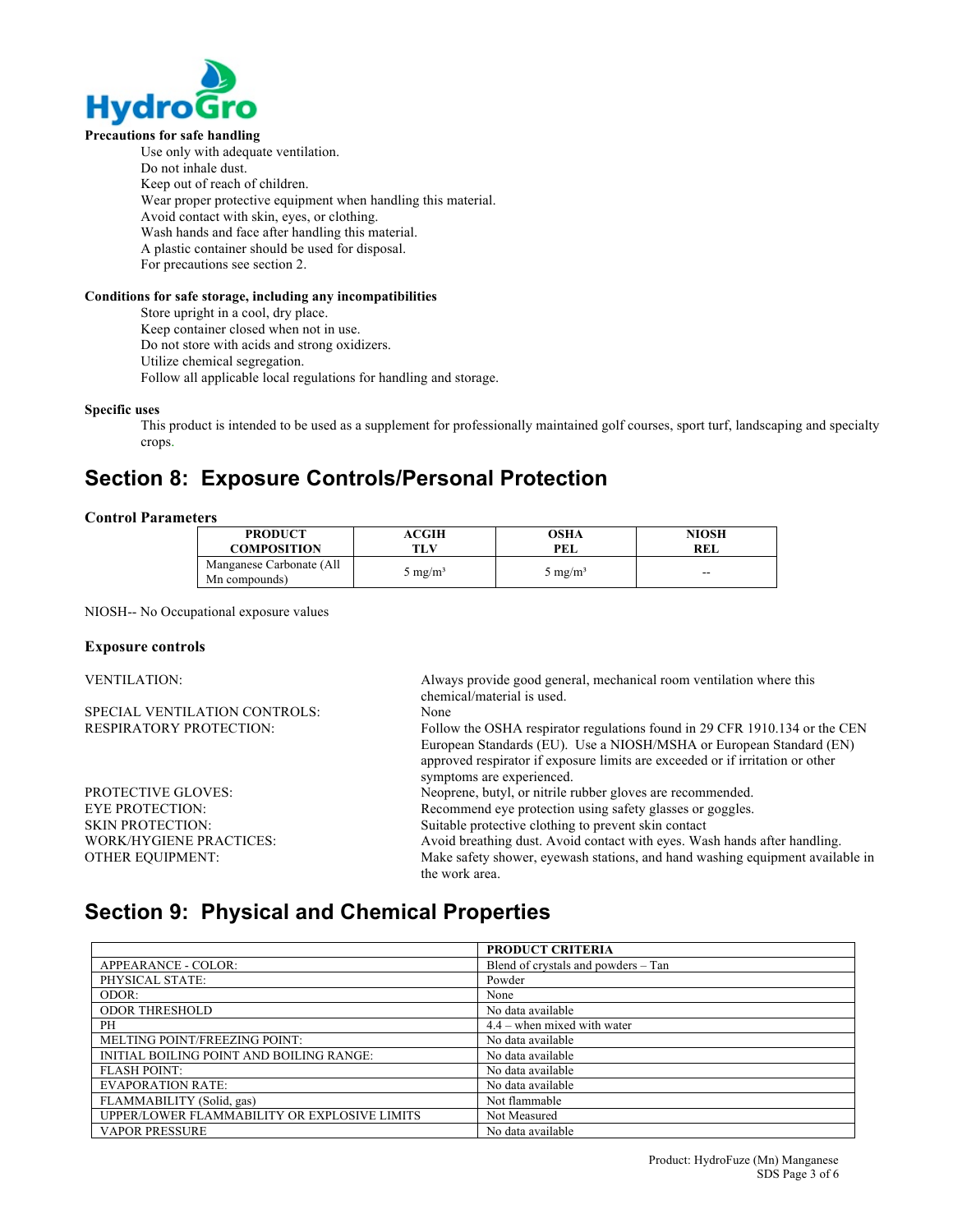

| . . ,                                  |                                      |  |
|----------------------------------------|--------------------------------------|--|
| VAPOR DENSITY $(AIR = 1)$              | No data available                    |  |
| RELATIVE DENSITY $(@25 °C)$ :          | 1.0-1.2 $g/ml$ (tapped 1.14 $g/ml$ ) |  |
| SOLUBILITY(IES)                        | Soluble in water                     |  |
| OXIDIZING PROPERTIES                   | Not an oxidizer                      |  |
| PARTITION COEFFICIENT: n-octanol/water | No data available                    |  |
| <b>AUTO IGNITION TEMPERATURE</b>       | No data available                    |  |
| DECOMPOSITION TEMPERATURE              | No data available                    |  |
| <b>VISCOSITY</b>                       | No data available                    |  |

# **Section 10: Stability and Reactivity**

| Reactivity:                           | Reacts with strong acids and strong oxidizers.                                                                                                                      |  |
|---------------------------------------|---------------------------------------------------------------------------------------------------------------------------------------------------------------------|--|
| Chemical Stability:                   | Stable under recommended conditions. May discolor slowly in air.                                                                                                    |  |
| Possibility of Hazardous Reactions:   | Will not occur under normal temperatures and pressures.                                                                                                             |  |
| Conditions to Avoid:                  | Excess dust generation and incompatible materials.                                                                                                                  |  |
| Incompatibility (Materials to avoid): | Contact with acids may generate carbon dioxide gas. Oxidizes toxic sulfur dioxide<br>to the more toxic sulfur trioxide and causes violent decomposition of hydrogen |  |
|                                       | peroxide.                                                                                                                                                           |  |
| Hazardous Decomposition Products:     | At higher temperatures (7300C) forms manganese oxides, carbon dioxide and<br>carbon monoxide                                                                        |  |

# **Section 11: Toxicological Information**

| GHS Required Criteria                  | <b>Toxicity Criteria</b>                                                                                                                                                                                                                                                                                                                                                                                                                                                           | <b>Toxicity Information</b> | Comments | <b>Chemical Constituent</b> |
|----------------------------------------|------------------------------------------------------------------------------------------------------------------------------------------------------------------------------------------------------------------------------------------------------------------------------------------------------------------------------------------------------------------------------------------------------------------------------------------------------------------------------------|-----------------------------|----------|-----------------------------|
| Acute Toxicity                         | LD50(Oral/Rat):                                                                                                                                                                                                                                                                                                                                                                                                                                                                    | $>$ 2000 mg/kg              |          | Manganese<br>Carbonate      |
| Skin Corrosion/Irritation              | Data not available                                                                                                                                                                                                                                                                                                                                                                                                                                                                 |                             |          |                             |
| Serious Eye Damage /<br>Eye Irritation | Data not available                                                                                                                                                                                                                                                                                                                                                                                                                                                                 |                             |          |                             |
| Respiratory or Skin Sensitization      | Data not available                                                                                                                                                                                                                                                                                                                                                                                                                                                                 |                             |          |                             |
| Germ Cell Mutagenicity                 | Data not available                                                                                                                                                                                                                                                                                                                                                                                                                                                                 |                             |          |                             |
| Carcinogenicity                        | <b>NTP</b>                                                                                                                                                                                                                                                                                                                                                                                                                                                                         | Not listed                  |          |                             |
|                                        | <b>IARC</b>                                                                                                                                                                                                                                                                                                                                                                                                                                                                        | Not listed                  |          |                             |
|                                        | <b>OSHA</b>                                                                                                                                                                                                                                                                                                                                                                                                                                                                        | Not listed                  |          |                             |
| Reproductive Toxicity                  | Data not available                                                                                                                                                                                                                                                                                                                                                                                                                                                                 |                             |          |                             |
| STOT -- Single Exposure                | Acute inhalation exposure to high concentrations of manganese dusts<br>(specifically MnO2 and Mn3O4) can cause an inflammatory<br>response in the lung, which, over time, can result in impaired lung<br>function. Lung toxicity is manifested as an increased susceptibility to<br>infections such as bronchitis and can result in manganic pneumonia"<br>(CICAD 12 (1999)).                                                                                                      |                             |          | Manganese<br>Carbonate      |
| STOT – Repeated Exposure               | The most commonly occurring manganese-bearing minerals include<br>manganese dioxide, manganese carbonate, and manganese silicate<br>and manganese trioxide. In general, the available data indicate that<br>exposure to excess manganese for 14 days or less (acute duration) or<br>up to a year (intermediate duration) has an effect on the respiratory<br>system and the nervous system, with little to no effect on other organ<br>systems (CICAD 63 (2004), CICAD 12 (1999)). |                             |          | Manganese<br>Carbonate      |
| Aspiration Hazard                      | Data not available                                                                                                                                                                                                                                                                                                                                                                                                                                                                 |                             |          |                             |

STOT = Specific Target Organ Toxicity

# **Section 12: Ecological Information**

|                                |                                                                                        | <b>Chemical Constituent</b> |
|--------------------------------|----------------------------------------------------------------------------------------|-----------------------------|
| Toxicity:                      | No information is available.                                                           |                             |
| Persistence and degradability: | No information is available.                                                           |                             |
| Bioaccumulative potential      | No information is available.                                                           |                             |
| Mobility in soil:              | No information is available.                                                           |                             |
| PBT and vPvB assessment:       | PBT/vPvB assessment not available as chemical assessment<br>not required/not conducted |                             |
| Other adverse effects:         | No information is available.                                                           |                             |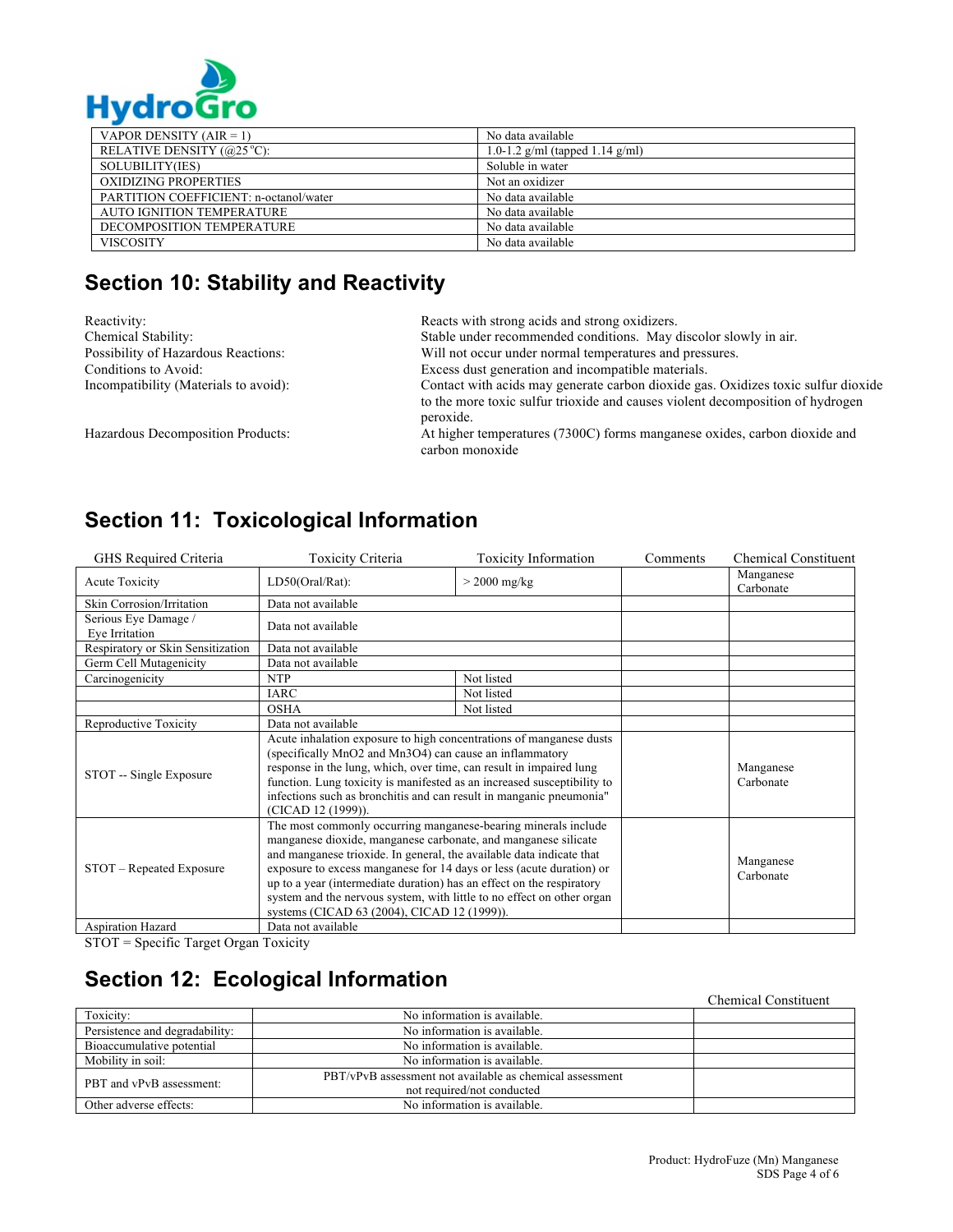# **HydroGro Section 13: Disposal Considerations**

**Waste from residues/unused products:** Follow the waste disposal requirements of your country, state, or local authorities.

**Contaminated packaging:** Contaminated packaging material should be disposed of as stated above for residues and unused product.

**Rinsate:** Do not dispose of rinse water containing product in a sanitary sewer system or stormwater drainage system.

# **Section 14: Transport Information**

| <b>DOT TRANSPORT:</b><br>ADR = International Carriage of Dangerous Goods by Road |                  | Not Regulated<br>Not Regulated |
|----------------------------------------------------------------------------------|------------------|--------------------------------|
|                                                                                  |                  |                                |
| <b>SEA TRANSPORT:</b>                                                            | <b>IMDG</b>      | Not Regulated                  |
| <b>AIR TRANSPORT:</b>                                                            | <b>IATA/ICAO</b> | Not Regulated                  |

# **Section 15: Regulatory Information**

TOXIC SUBSTANCE CONTROL ACT (TSCA) STATUS:

This product is in compliance with rules, regulations, and orders of TSCA. All components are either listed on the TSCA inventory or are considered exempt.

SUPERFUND AMENDMENTS AND REAUTHORIZATION ACT OF 1986 (SARA) TITLE III SECTION 313 SUPPLIER NOTIFICATION:

This regulation requires submission of annual reports of toxic chemical(s) that appear in section 313 of the Emergency Planning and Community Right To Know Act of 1986 and 40 CFR 372. This information must be included in all SDS's that are copied and distributed for the material.

The Section 313 toxic chemicals contained in this product are: None

#### CALIFORNIA PROPOSITION 65:

This regulation requires a warning for California Proposition 65 chemical(s) under the statute. The California proposition 65 chemical(s) contained in this product are: None

STATE RIGHT-TO-KNOW TOXIC SUBSTANCE OR HAZARDOUS SUBSTANCE LIST:

| Massachusetts's hazardous substance(s): | Not listed |
|-----------------------------------------|------------|
| New Jersey                              | Not listed |
| Pennsylvania                            | Not listed |

CANADA:

WHMIS-2015: This SDS is in compliance with WHMIS 2015 (HPR / new HPA).

#### EUROPEAN UNION:

This product has been reviewed for compliance with the following European Community Directives: REACH 1907/2006; Regulation (EC) No 1272/2008 on classification, labeling, and packaging (CLP) of substances and mixtures.

# **Section 16: Other Information**

| Initial issue date:         | September 15, 2015                       |
|-----------------------------|------------------------------------------|
| Final revision date:        | October 7, 2015                          |
| Revision Number:            |                                          |
| Revision explanation        | Initial version                          |
| <b>Information Sources:</b> | RTECS, ECHA, REACH, OSHA 29CFR 1910.1200 |